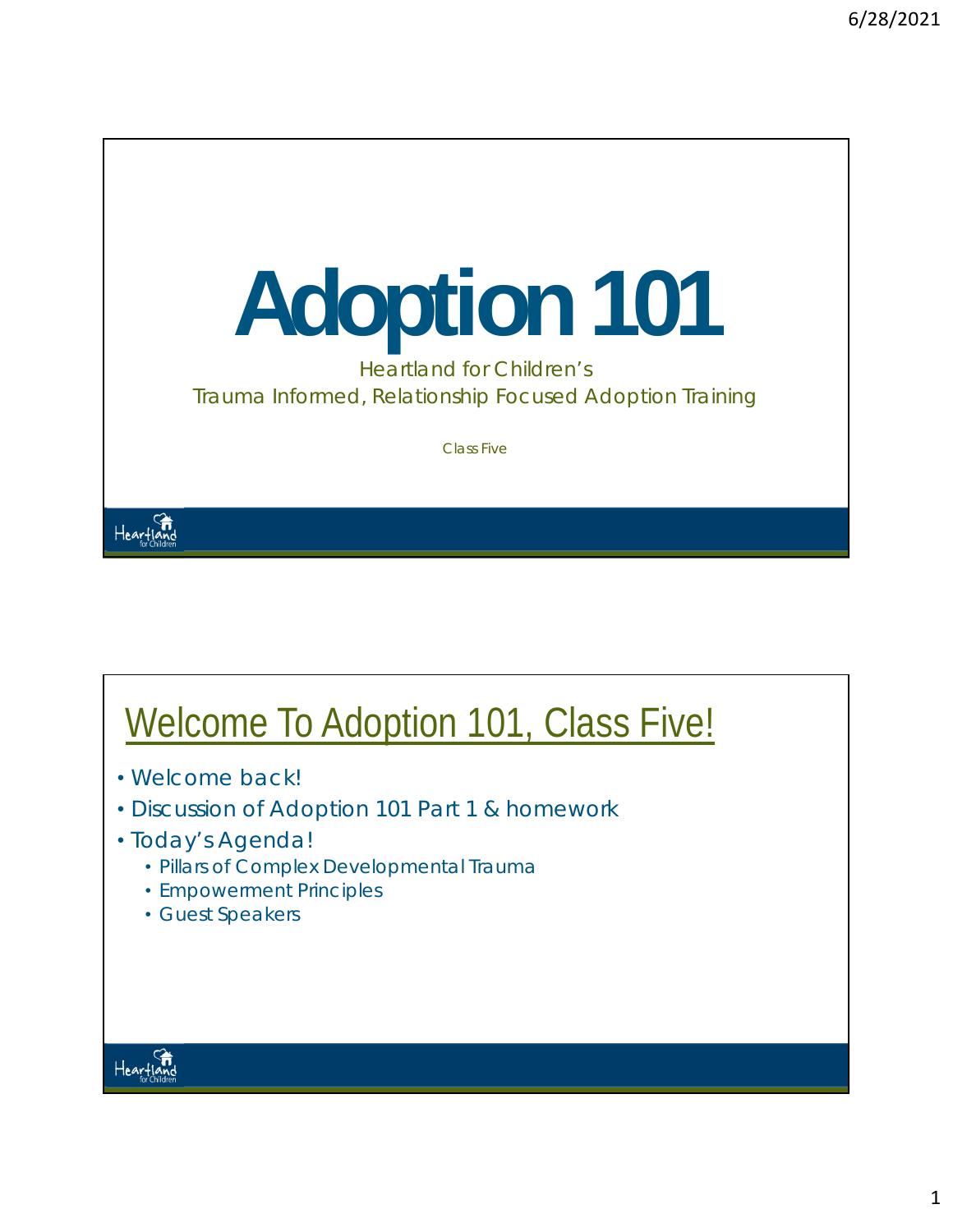#### **Three Main Pillars for Healing**

- *Safety –* The child *IS* safe and *FEELS* safe
- *Connection/Relationship*
- *Building Coping Skills*

#### Principles of Trust-Based Relational Intervention

- The 3 Pillars parallel the 3 evidence based principles of Trust-Based Relational Intervention (TBRI):
	- Empowering
	- Connection
	- Correction
- We will discuss elements of each principle, starting with empowerment.



Heartland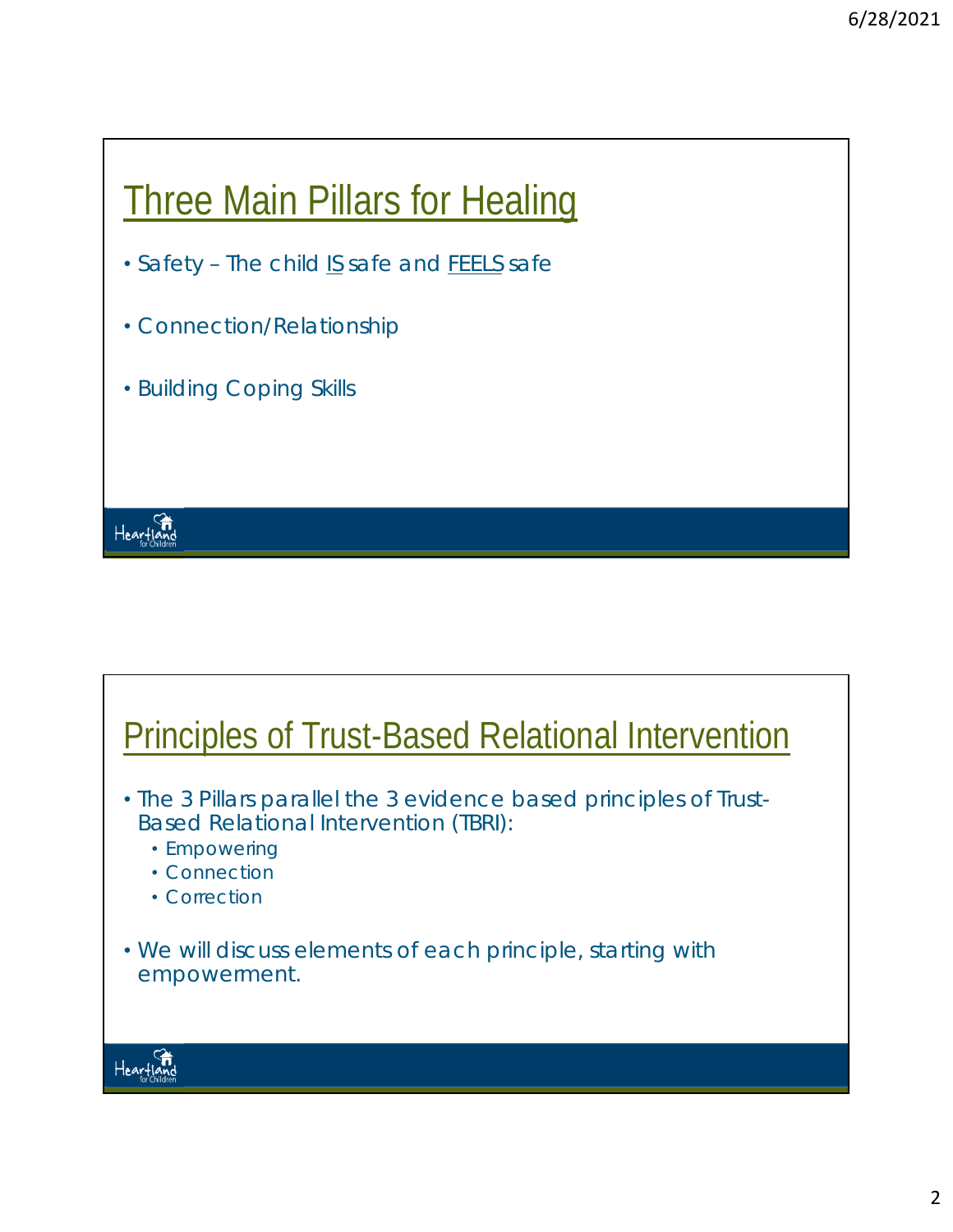### What are empowering principles?



*Empowering is connecting by meeting a child's needs.* 

## Meeting Needs is Critical for Attachment & Felt Safety

- Attachment Cycle
	- Child has a need > Child Expresses Need > Need Met by Caregiver Trust, Attachment, Felt Safety

*Let's not forget what our children's attachment cycle has historically looked like & their attachment style!* 

- *All of the TBRI Principles aim to meet a child's needs.*
- Empowerment principles looks at meeting the child's physical needs, both ecologically and physiologically.

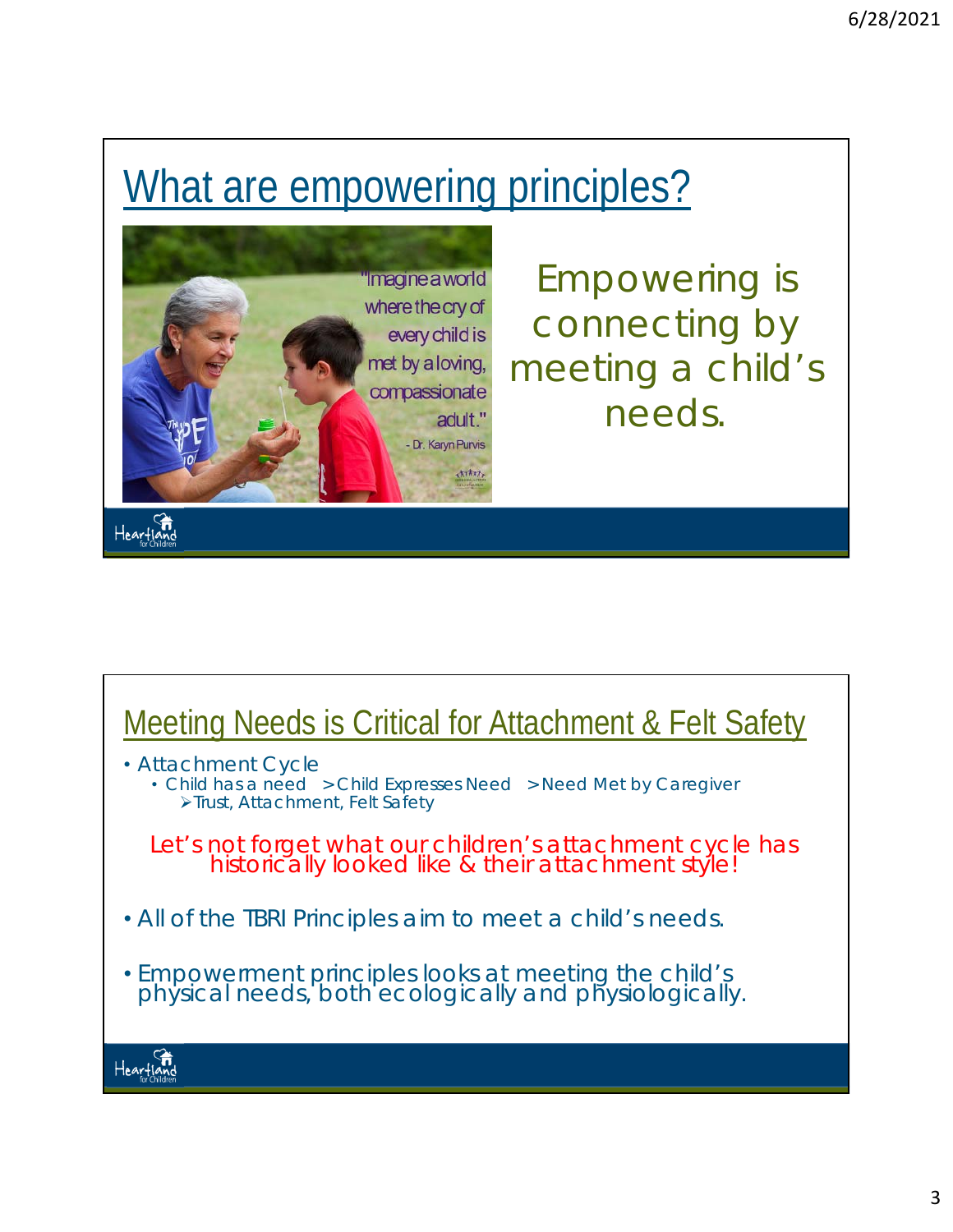#### Physiological Strategies of Meeting Needs

- Hydration
	- Improves memory, attention, cognition and behaviors.
	- Should be drinking every 2 hours!
- Nutrition
	- Proper nutrition can improve cognitive & emotional functioning
	- Whole grains, turkey, fish, nuts, lentils, & Omega-3 fatty acids provide the building blocks for healthy brain chemistry
	- Children with histories of substance exposure and early childhood trauma often have significant changes to insulin<br>receptor sites, making them subject to dramatic shifts in behavior when their blood sugar begins to drop
	- Need regular, nutritious snacks every 2 hours! Focus on protein and complex carbohydrates
- Healthy Touch
	- Touch is our first sense to develop and our skin is our largest organ!
	- Touch can actually change brain chemistry and is critical to healthy development
	- Remember that some children are fearful of touch find way to engage in a way that feels safe for the child
- Physical Activity
	- Physical Activity can regulate brain chemistry by brining down excitatory and stress neurochemicals in the brain and boosting calming neurochemicals.
	- If they receive the appropriate levels of physical activity, a child's learning and memory are enhanced. If they overdo it, they can have a meltdown.
	- Every 2 hours they should be involved in a physical activity!

• Sleep



## Physiological Needs Continued

- Sensory Processing
	- 1 out of 20 children have sensory processing difficulties, with a higher than average rate for children who have experienced trauma. It is often undetected, overlooked, or diagnosed as something else.
	- Sensory Processing Disorder can be defined as a "practical inability to use information received through the senses so as to function smoothly and normally in everyday life."
	- This can lead to difficulties with eating, getting dressed, riding in a car, playing with others, etc.
	- Helpful to pay attention to input they are seeking and what they are avoiding. Journaling is sometimes helpful.

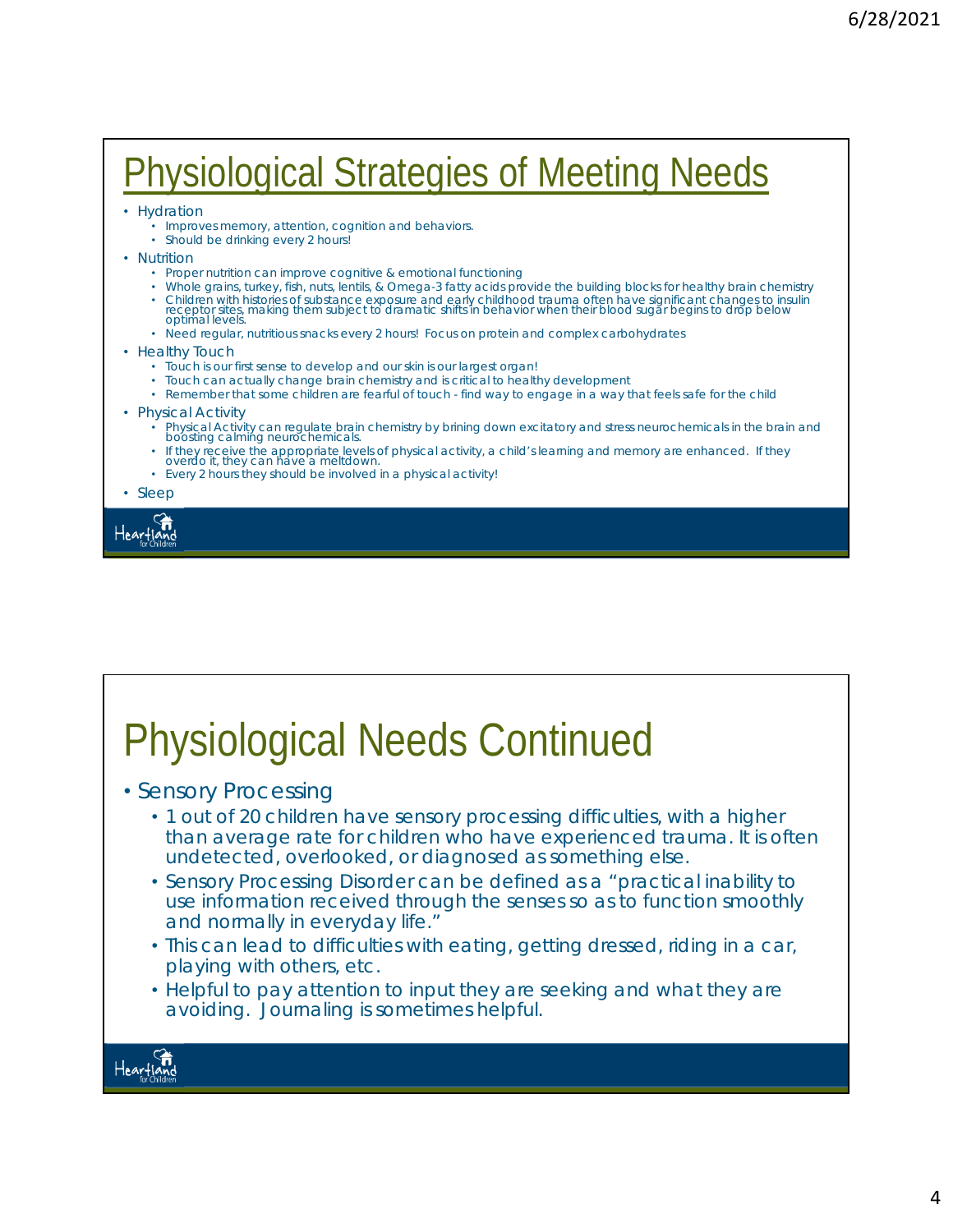#### Physiological Strategies: Understanding Sensory Processing

- Five external senses: sight, smell, touch, taste, and sound
- The senses serve four primary functions:
	- ALERT the body and brain to important cues
	- PROTECT the body and brain from becoming overwhelmed
	- SELECT what is important to pay attention to
	- ORGANIZE the brain automatically
- Three internal or body-centered senses help the brain create meaning from sensory input received from the environment
	- Vestibular
	- Proprioceptive
	- Tactile



#### How can we meet our children's sensory needs?

- Weight lifting (proprioceptive, calming, organizing)
- Basketball (vestibular, hand-eye coordination)
- Swimming (proprioceptive, tactile)
- Trampoline (vestibular)
- Climbing (proprioceptive, vestibular, hand-eye coordination)
- Tight clothing (proprioceptive)
- Massage (proprioceptive, tactile)

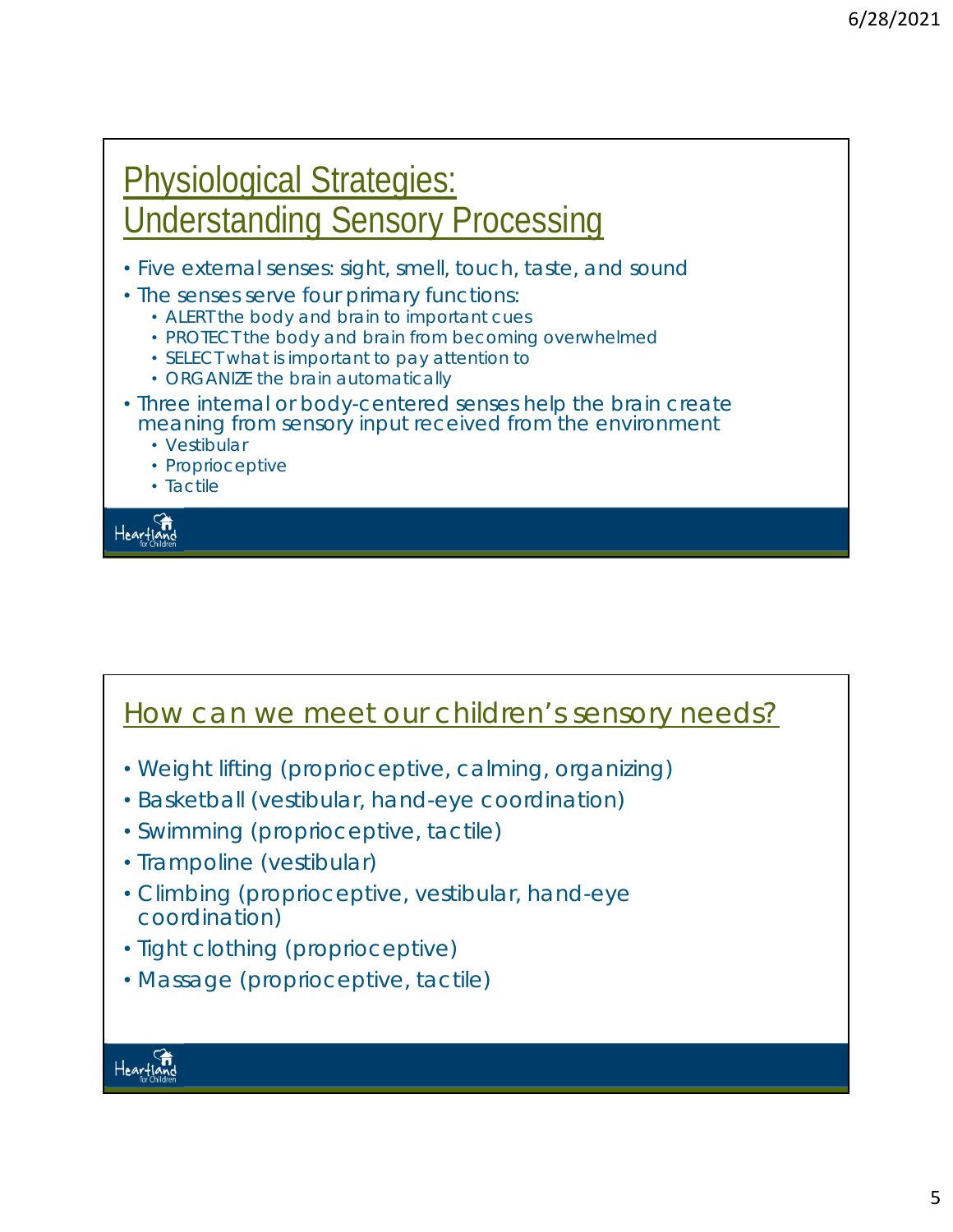#### Empowering Principles, Ecological Strategies • Supporting our children in their environment, and ensuring they are *seen, heard, and valued*! • Felt Safety • To have felt safety, must feel connected, that they belong, and are being their true self • Transitions • Daily Transitions • Life Transitions • Prepare them for success! • Scaffolding Self-Regulation • Help your child learn to self-regulate Heartland

## More Empowering Strategies

- Daily Routine
	- Consistent, predictable, and prepares for what is coming next
- Rituals
	- Routine that builds connection!
- Artifacts
	- Object with meaning, sentimental

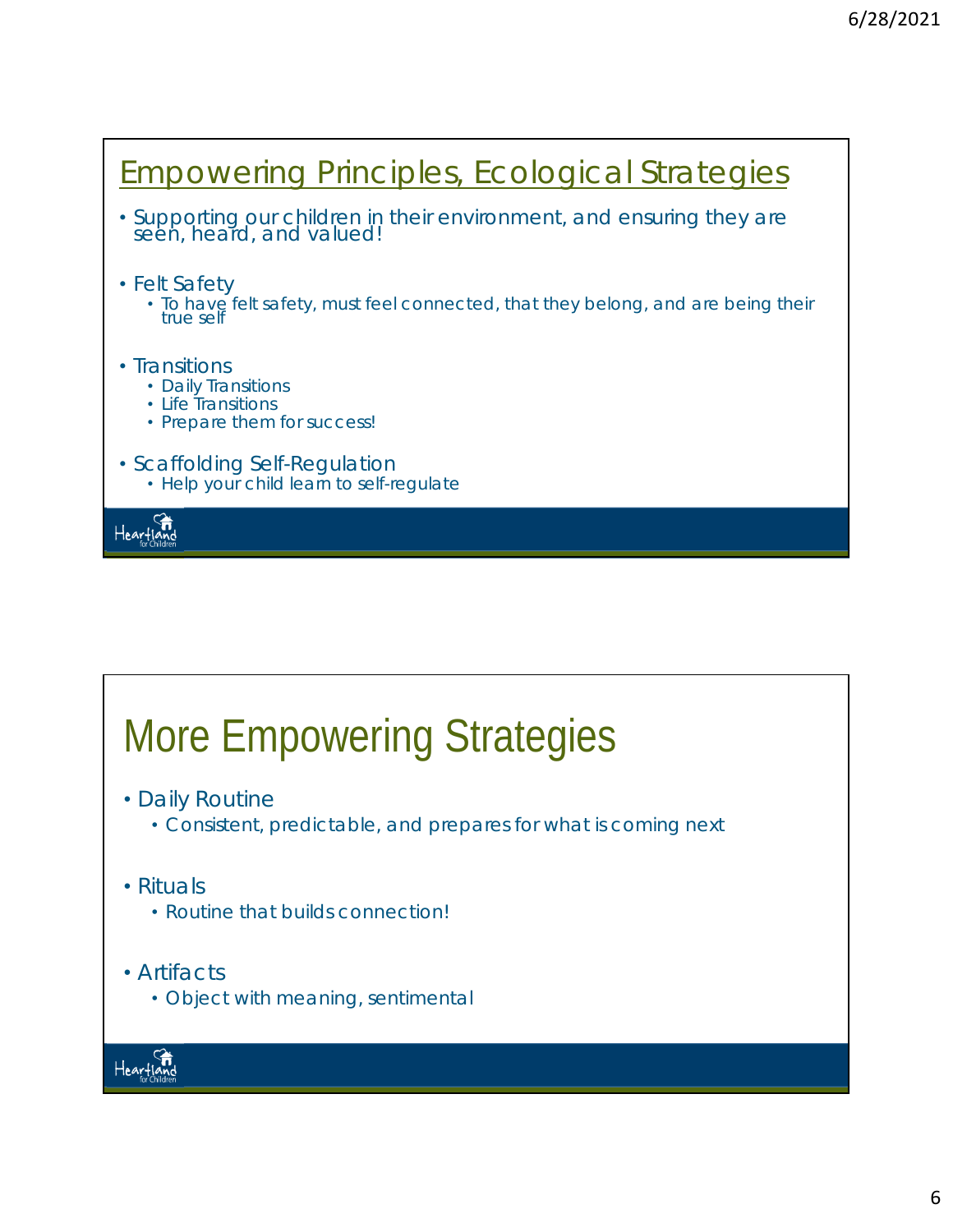

#### Reflection:

- What elements of Mr. White video relates to what we talked about today?
- What are some key words for you that has stuck in your mind related to the empowering principles?
- After learning this information, where there any "ah ha" moments?
- After learning this information, is there anything you may start doing differently in your everyday life?